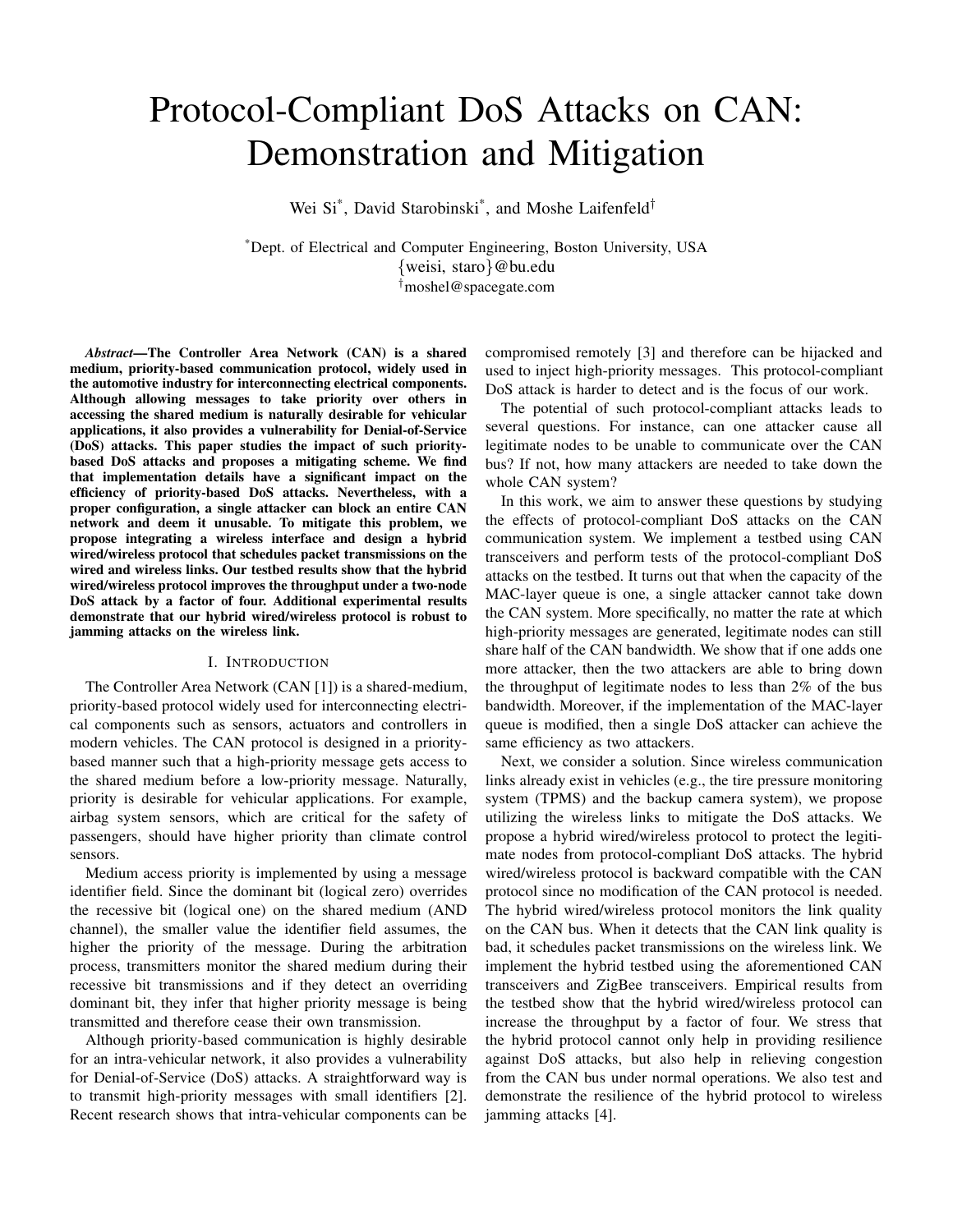We summarize the contributions of this paper as follows:

- We implement a testbed using CAN transceivers and ZigBee transceivers to evaluate the impact of protocolcompliant DoS attacks on the CAN bus;
- We discover that the MAC-layer queue capacity has a significant impact on the efficiency of the DoS attack;
- We design and implement a hybrid wired/wireless protocol to protect against DoS attacks on the CAN bus as well as against wireless jamming attacks.

The rest of the paper is organized as follows. Section II reviews related work on the security of the CAN protocol. In Section III, we first review relevant specifications of the CAN protocol and demonstrate the effects of various DoS attacks. In Section IV, we describe our proposed hybrid wired/wireless protocol and thereafter, in Section V, we provide experimental results of the resiliency of the hybrid wired/wireless protocol under DoS attacks on the CAN bus and jamming attacks on the wireless link. Finally, in Section VI, we conclude the paper and discuss future directions.

## II. RELATED WORK

The vulnerability analysis and assessment of in-vehicle communication system has been gaining a lot of attention recently. The authors in [2] show a comprehensive list of malicious attacks that can be carried out by spoofing CAN messages through the On-Board Diagnostics (OBD-II) port. For example, attackers can lock and unlock doors, and control lights, brakes and windshield wipers. Even the engine can be shut off when the car is driving. Although their experiments are performed by physically connecting a laptop to the OBD-II port through a CAN-to-USB cable, the injection of malicious CAN messages can be done by remotely compromising and controlling the radio, the tire pressure monitoring system or the Bluetooth component [3]. Some cars, which are connected to the Internet for purposes of entertainment and navigation, can be hacked and controlled from the Internet [5]. More examples of attacks on the vehicular system can be found in [6].

To address vulnerabilities of intra-vehicular CAN communication systems, research has been conducted on designing message authentication mechanisms. For instance, [7] proposes a backward-compatible broadcast authentication protocol for CAN bus. More work along the same lines can be found in [8–11].

While these works focus on the message authentication aspect of CAN system, little work has addressed *availability* issues. Different from previous works, our paper takes on this problem.

#### III. DOS ATTACKS ON CAN

In this section, we first review relevant details of the CAN protocol. Then, we describe our implementation of the DoS attack and explain how the MAC-layer queue capacity affects the attack efficiency. In the end, we provide experimental results from our testbed to demonstrate the effects of various attack implementations.



Fig. 1: The format of a CAN message. The identifier is contained in the arbitration field and determines the priority of the message.



Fig. 2: The interframe after the data frame. After the intermission period, all nodes can start to transmit pending messages.

## *A. CAN basics*

The CAN protocol was introduced by Robert Bosch GmbH [1] and has been widely used in modern car models as well as other industry applications. In a CAN network, nodes are connected to a CAN bus. The CAN bus has one of the two complementary logical values: *dominant* or *recessive*. During simultaneous transmission of dominant and recessive bits, the resulting bus value will be dominant. In a typical implementation, the dominant bit is represented by a logical zero and the recessive bit is represented by a logical one.

The MAC layer of CAN is based on Carrier Sensing Multiple Access with Collision Detection (CSMA/CD). Whenever the bus is free, any node can transmit a CAN message. During transmission, nodes monitor bits on the CAN bus. If a node has transmitted a recessive bit but monitors a dominant bit, then it detects the bus contention and withdraws without sending more bits.

The CAN protocol resolves bus contention based on the identifier field, which is contained in the arbitration field of the CAN message (see Fig. 1). A smaller identifier field overrides a larger identifier field. Thus, the priority of a message gets higher as the identifier gets smaller. When a high-priority node and a low-priority node transmit CAN messages simultaneously, the low-priority node detects that a high-priority message is being transmitted, stops transmission and defers its transmission to the next opportunity.

After transmission of a CAN message on the bus, the message transmitter and the message receivers (basically all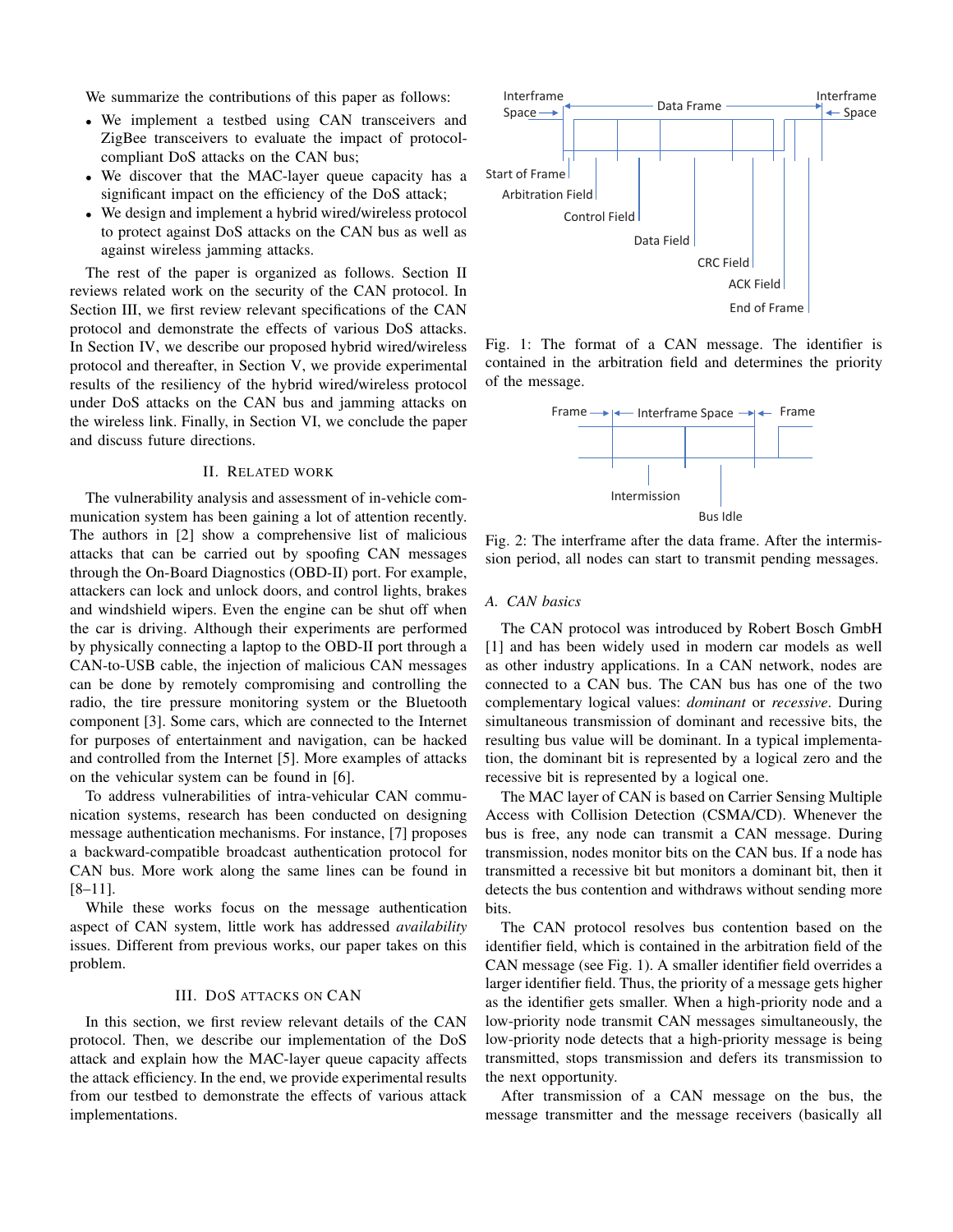

Fig. 3: Implementation of the DoS attack. High-priority messages flow from the application-layer queue to the MAC-layer queue. The flow controller controls the transferring process such that the number of packets in the MAC layer does not exceed the MAC-layer queue capacity.

other nodes on the bus since CAN is a broadcast medium) wait for a period called the *interframe space*, as shown in Fig. 2. At the beginning of the interframe space, there is an *intermission* period, which lasts for three bits. After the intermission period, all nodes can start to transmit pending messages.

#### *B. Implementation of the DoS attack*

We implement the priority-based DoS attack at the application layer as it generates and transfers packets to the CAN transceiver. The DoS attacker consists of a queue, a packet generator and a flow controller (see Fig. 3). The queue stores the high-priority messages that wait to be transferred to the MAC layer. The packet generator periodically generates packets and injects them into the queue if the queue is not full. The flow controller keeps count of the number of packets in the MAC-layer queue. When a packet is transferred to the MAC layer, the counter increments; when a notification of completed transmission is received, the counter decrements. The flow controller controls the transfer of packets, such that the counter does not exceed the maximum number of packets allowed in the MAC-layer queue, referred to as the *MAC-layer queue capacity*.

Typically, a packet sending application transfers a packet to the MAC layer and marks the packet transceiver as busy. When the ACK is received, the packet sending application marks the transceiver as idle and transfers another packet to the MAC layer. This is equivalent to a MAC-layer queue capacity set to one. In the CAN protocol, after the intermission period, all nodes with pending messages start to contend for the bus access. Suppose the attacker has a MAC-layer queue with capacity set to one and the transmission of a message is just completed. Then, the MAC-layer queue will have a

new pending message only after the flow controller receives the notification of completed transmission and transfers a new packet. Although the gap may be very small, a low-priority legitimate node can start message transmission during that gap.

We can improve the efficiency of this DoS attack in two ways. The first way is to add a second DoS attacker transmitting high-priority messages. In this case, when one attacker finishes transmission and does not have a pending message available, the other attacker, which already has a pending message, can contend for the bus. The second way is to increase the capacity of the MAC-layer queue to contain at least two packets. As long as the attacker is generating packets at a sufficiently high rate, the MAC-layer queue will always have pending messages.

### *C. Evaluation metrics*

We next describe the metrics used in our experiments. We refer to the *packet generation rate* as the rate at which a legitimate node generates low-priority messages. We define the *attacking rate* as the rate at which the attacker generates highpriority messages.

Suppose a test lasts for  $T$  seconds. Let  $N$  denote the total number of packets that a legitimate node generates in the test. The sink receives  $N_u$  packets from the legitimate node, excluding duplicates, and let  $S_d$  represent the set of the delivered packets.

The *delivery rate* of the legitimate node is defined as

$$
Delivery\ rate = \frac{N_u}{N} \cdot 100\%.
$$

The *throughput* of the legitimate node is defined as

Throughout = 
$$
\frac{N_u}{T}
$$
 pkts/sec.

The delay of a packet  $D_i$  is defined as the time elapsing from its generation at the source node to its delivery at the sink. The *average delay* of packets from the legitimate node is calculated as follows:

Average delay = 
$$
\frac{1}{N_u} \sum_{i \in S_d} D_i.
$$

#### *D. Demonstration*

To demonstrate the DoS attacks on the CAN bus, we implement a testbed, as shown in Fig. 4. In the testbed, we use the VN1610 CAN interface [12] by Vector Informatik GmbH as the CAN transceiver. A node is a Windows Presentation Foundation (WPF) application running on a PC. The testbed consists of three types of nodes: legitimate node (representing a sensor), DoS attacker and sink node (representing an ECU). A legitimate node periodically generates CAN messages and transfers them to the CAN transceiver for transmission on the CAN bus. An attacker periodically generates CAN messages with a smaller identifier than the legitimate node. The implementation of the legitimate node is similar to that of the attacker, except for the identifier. The sink receives the CAN messages from legitimate nodes and records the events of message receptions.

Each test is run for five times to obtain an average and a 95% confidence interval for the metrics. Each run lasts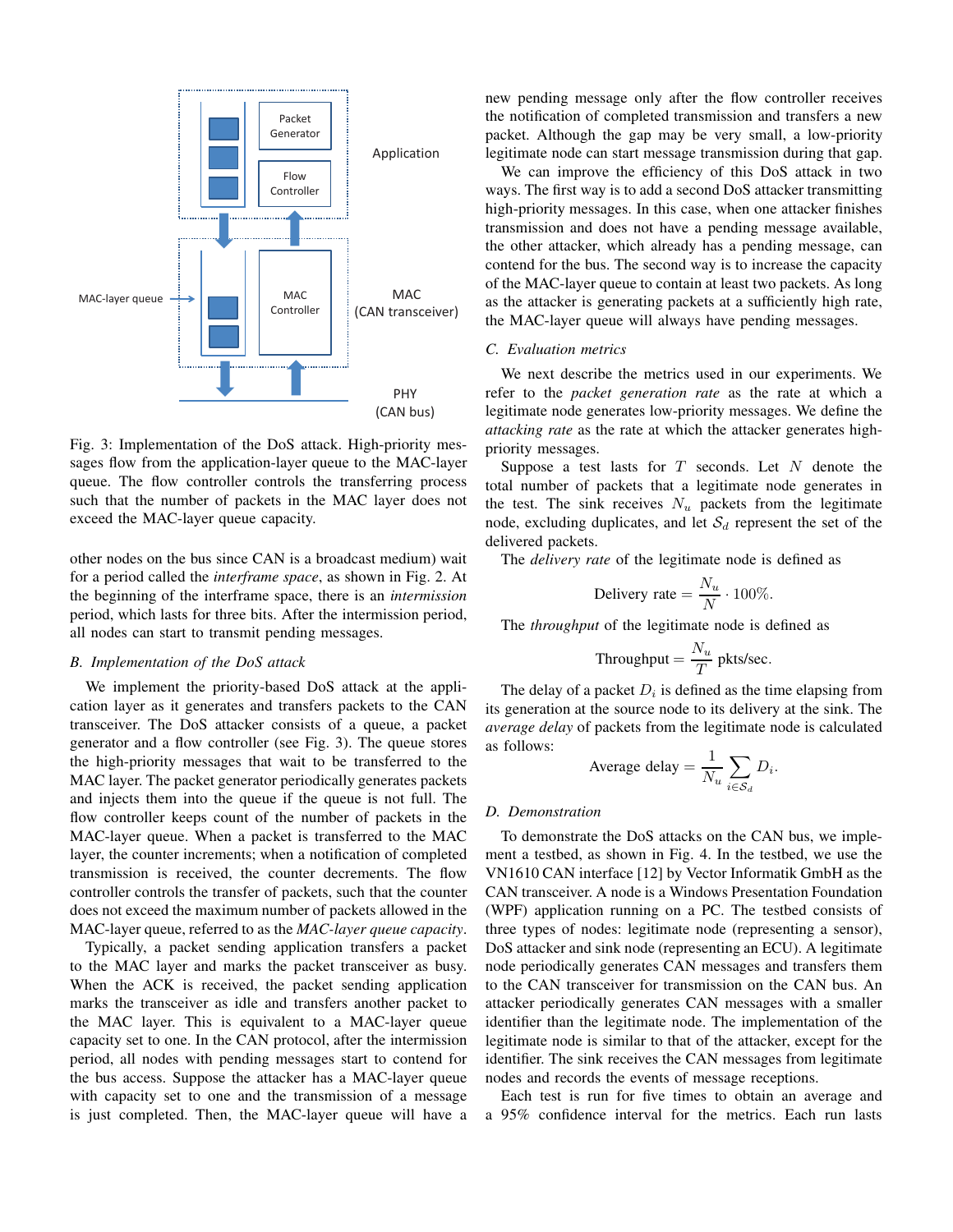

Fig. 4: The testbed for demonstration of DoS attacks on the CAN bus. In the network, a node is a WPF application, which can transmit and receive packets using the CAN and ZigBee transceivers.



Fig. 5: Setup of DoS attacks on the CAN bus. The sensor (the legitimate node) transmits low-priority messages to the ECU (the sink) while the attacker(s) transmit high-priority messages on the CAN bus.

from three to five minutes. The baud rate of the CAN bus is configured to 33333 baud. A CAN message is 108 bits. Taking the intermission period (three bits) into consideration, the maximum throughput supported by the CAN bus is 33333 baud/(108 bits + 3 bits)  $\approx$  300 pkts/sec.

The setup for testing a DoS attack of one attacker with MAC-layer queue capacity equal to one is shown in Fig. 5(a). The legitimate node generates CAN messages with identifier 0x49 while the attacker generates CAN messages with identifier 0x11. The delivery rate and throughput of the legitimate node are shown in Fig. 6. Fig. 6(a) shows that the delivery rates of the legitimate node under attacking rates of 200 pkts/sec and 300 pkts/sec are very close to each other. This indicates that when the attacking rate of the attacker is high enough, no more harm can be done on the CAN system by further increasing the attacking rate.

Fig. 6(b) shows that the throughput of the legitimate node achieves its maximum, around 137 pkts/sec, when its packet generation rate exceeds 200 pkts/sec. The maximum achievable throughputs under attacking rates of 200 pkts/sec and 300 pkts/sec, are similar, a little less than half of the CAN bandwidth. Thus, even if we further increase the attacking rate of the attacker, the legitimate node can still share almost half of the CAN bandwidth.

Next we demonstrate the effects of two other DoS attacking



(a) Delivery rate of the legitimate node versus its packet generation rate.

(b) Throughput of the legitimate node versus its packet generation rate.

Fig. 6: Experimental results of one attacker (with the MAClayer queue capacity equal to one) attacking at different rates. The legitimate node can achieve the maximum throughput of around 137 pkts/sec under the attacking rate of 200 pkts/sec. Further increasing the attacking rate to 300 pkts/sec does not reduce the maximum achievable throughput of the legitimate node.



(a) Delivery rate of the legitimate node versus its packet generation rate.

(b) Throughput of the legitimate node versus its packet generation rate.

Fig. 7: Experimental results of attacking scheme 1 (two attackers with the MAC-layer queue capacity equal to one) and attacking scheme 2 (one attacker with the MAC-layer queue capacity equal to two), both attacking at a total rate of 300 pkts/sec. The throughput of the legitimate node under the two DoS attacking schemes are both under 4 pkts/sec (less than 2% of the bus bandwidth).

schemes: (1) two attackers with MAC-layer queue capacity equal to one, and (2) a single attacker with MAC-layer queue capacity equal to two. For the scenario of two attackers, as shown in Fig. 5(b), we add another attacker, which generates CAN messages with identifier 0x12. The attacking rates of the two attackers are 150 pkts/sec each, summing up to a total attacking rate of 300 pkts/sec. For the scenario of one attacker with MAC-layer queue capacity equal to two, the attacking rate is 300 pkts/sec.

The delivery rate and throughput of the legitimate node under the two DoS attacking schemes are shown in Fig. 7. For the case of two attackers, Fig. 7(a) shows that even when the legitimate node is generating packets at a rate as low as 5 pkts/sec, its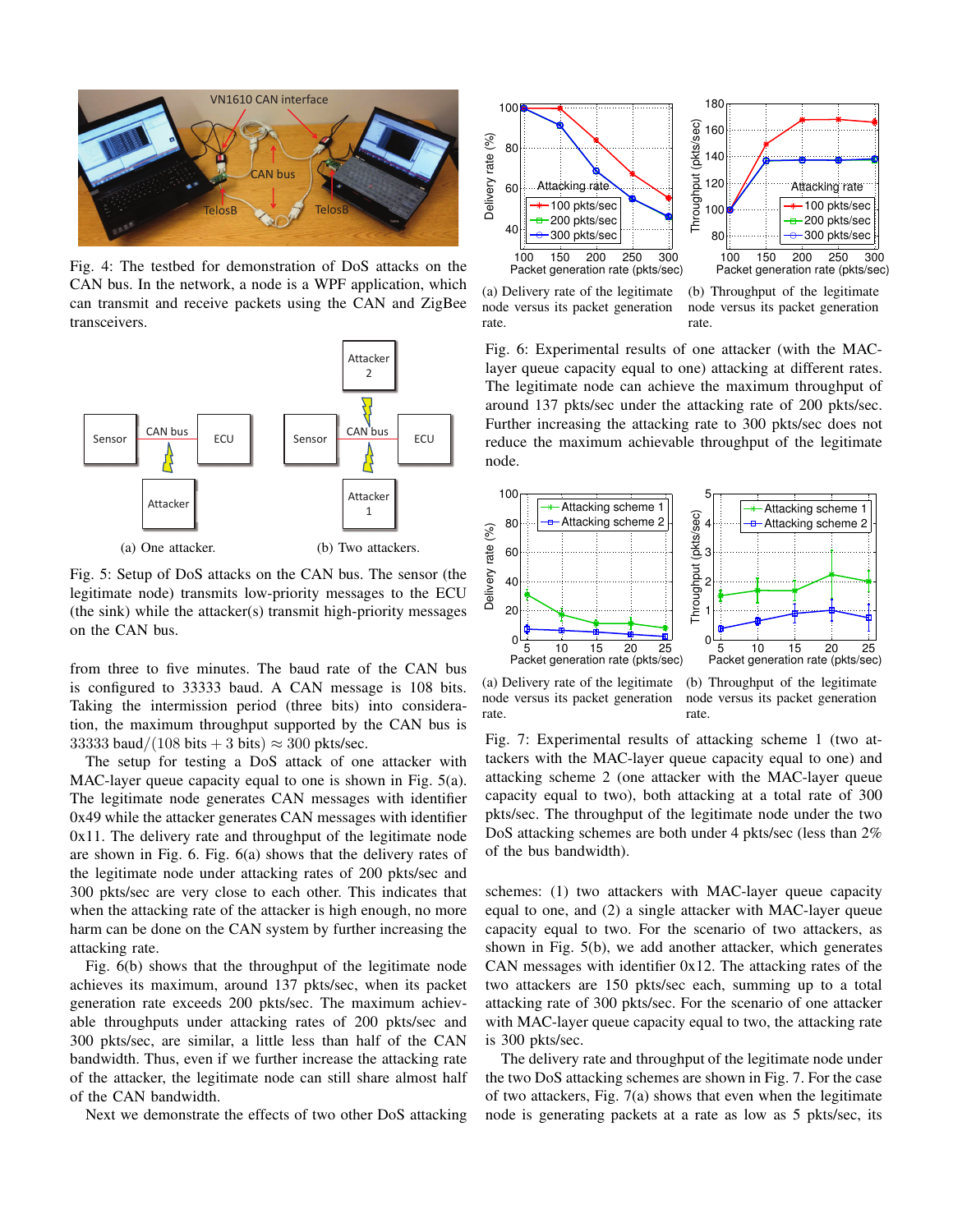

Fig. 8: Adding an independent ZigBee link to protect against DoS attacks on the CAN bus.

delivery rate is only 30.96%. This result stands in contrast to the case of one attacker with MAC-layer queue capacity equal to one, where the legitimate node can achieve a delivery rate of more than 99% at a packet generation rate of 100 pkts/sec. Fig. 7(b) shows that the DoS attacks of two attackers can throttle the throughput of the legitimate node to under 4 pkts/sec (less than 2% of the CAN bandwidth).

With a small change to the MAC-layer queue capacity, a single attacker can be even more efficient than two attackers. Thus, the throughput of the legitimate node is brought down to under 2 pkts/sec if the MAC-layer queue capacity of the attacker is set to two. Note that the low-priority legitimate node can still transmit a few packets to the sink. We conjecture that it is because our testbed is implemented using the Windows operating system, which is not real-time.

In summary, the results demonstrate that when the DoS attacker uses a MAC-layer queue capable of holding only one packet, it can at most take down half of the CAN bandwidth and a second attacker is needed to take down most of the rest of the bus bandwidth. However, with a small implementation change (i.e., increasing the capacity of the MAC-layer queue), a single DoS attacker can bring the throughput of the legitimate node down to a very low level.

### IV. HYBRID WIRED/WIRELESS PROTOCOL

To protect against DoS attacks on the CAN bus, we propose combining an independent wireless link (i.e., ZigBee) at safetycritical nodes and at the sink, thus establishing a hybrid wired/wireless network (see Fig. 8). For this hybrid network, we design and implement a protocol for scheduling transmission of packets on the wired and wireless links. Besides enhanced resiliency, this protocol can also help relieving congestion from the CAN bus under normal operations. In this section, we describe the design of the hybrid wired/wireless protocol.

Our hybrid wired/wireless protocol is designed based on the Backpressure Collection Protocol (BCP [13, 14]), which is used for data collection in multi-hop wireless sensor networks. BCP achieves high throughput and low average number of transmissions (ETX). Similar to BCP, our hybrid wired/wireless protocol makes use of ETX as a measure of the link quality of the CAN bus and of the ZigBee link. ETX is calculated by counting the number of retransmissions before receiving an

# Algorithm 1 Hybrid wired/wireless protocol

|     | 1: <b>procedure</b> CAN_INTERFACE_HANDLER                                         |
|-----|-----------------------------------------------------------------------------------|
| 2:  | $CAN_{\_\}$ busy $\leftarrow$ false                                               |
| 3:  | while $Q > 0$ do                                                                  |
| 4:  | Compute the weight $w^{CAN}$                                                      |
| 5:  | if $w^{CAN} > 0$ and (ZigBee_busy = true or                                       |
|     | $w^{CAN}\geq w^{ZigBee}$ ) then                                                   |
| 6:  | $CAN\_busy \leftarrow true$                                                       |
| 7:  | Transmit one packet to the sink over the                                          |
|     | CAN interface<br>Update $\overline{ETX}^{CAN}$ and $\overline{\mathcal{R}}^{CAN}$ |
| 8:  |                                                                                   |
| 9:  | $CAN_{\text{Jusy}} \leftarrow false$                                              |
| 10: | else                                                                              |
| 11: | Wait for a retry period                                                           |
| 12: | end if                                                                            |
| 13: | end while                                                                         |
|     | 14: end procedure                                                                 |
| 15: |                                                                                   |
|     | 16: procedure ZIGBEE_INTERFACE_HANDLER                                            |
| 17: | ZigBee_busy $\leftarrow$ false                                                    |
| 18: | while $Q > 0$ do                                                                  |
| 19: | Compute the weight $w^{ZigBee}$                                                   |
| 20: | if $w^{ZigBee} > 0$ and (CAN_busy = true or                                       |
|     | $w^{ZigBee} \geq w^{CAN}$ ) then                                                  |
| 21: | $ZigBee_busy \leftarrow true$                                                     |
| 22: | Transmit one packet to the sink over the                                          |
|     | ZigBee interface                                                                  |
| 23: | Update $\overline{ETX}^{ZigBee}$ and $\overline{\mathcal{R}}^{ZigBee}$            |
|     |                                                                                   |
| 24: | ZigBee_busy $\leftarrow$ false                                                    |
| 25: | else                                                                              |
| 26: | Wait for a retry period                                                           |
| 27: | end if                                                                            |
| 28: | end while                                                                         |

ACK from the receiver. When a link is congested, the MAC delay increases. An ACK timeout at the transmitter triggers a retransmission. Therefore, ETX increases as the quality of the link gets worse.

The hybrid wired/wireless protocol consists of two handlers handling the CAN interface and the ZigBee interface respectively. Next, we describe the handler of interface  $I$ , where  $I \in \{CAN, ZigBee\}$ . Let Q represent the backlog at a hybrid node. Let  $\overline{\mathcal{R}}^I$  denote the estimated link rate from the hybrid node to the sink over interface I and let  $\overline{ETX}^I$  be the average number of transmissions needed for a packet to be successfully sent over the interface. The interface handler of the hybrid node calculates the *weight* of interface I as follows:

$$
w^{I} = (Q - V \cdot \overline{ETX}^{I}) \cdot \overline{\mathcal{R}}^{I}.
$$

The weight represents the quality of the link: a higher weight means a link of higher quality. A necessary condition for the interface handler to transmit a packet over interface  $I$  is that  $w<sup>I</sup> > 0$ . When both interface handlers are idle, an additional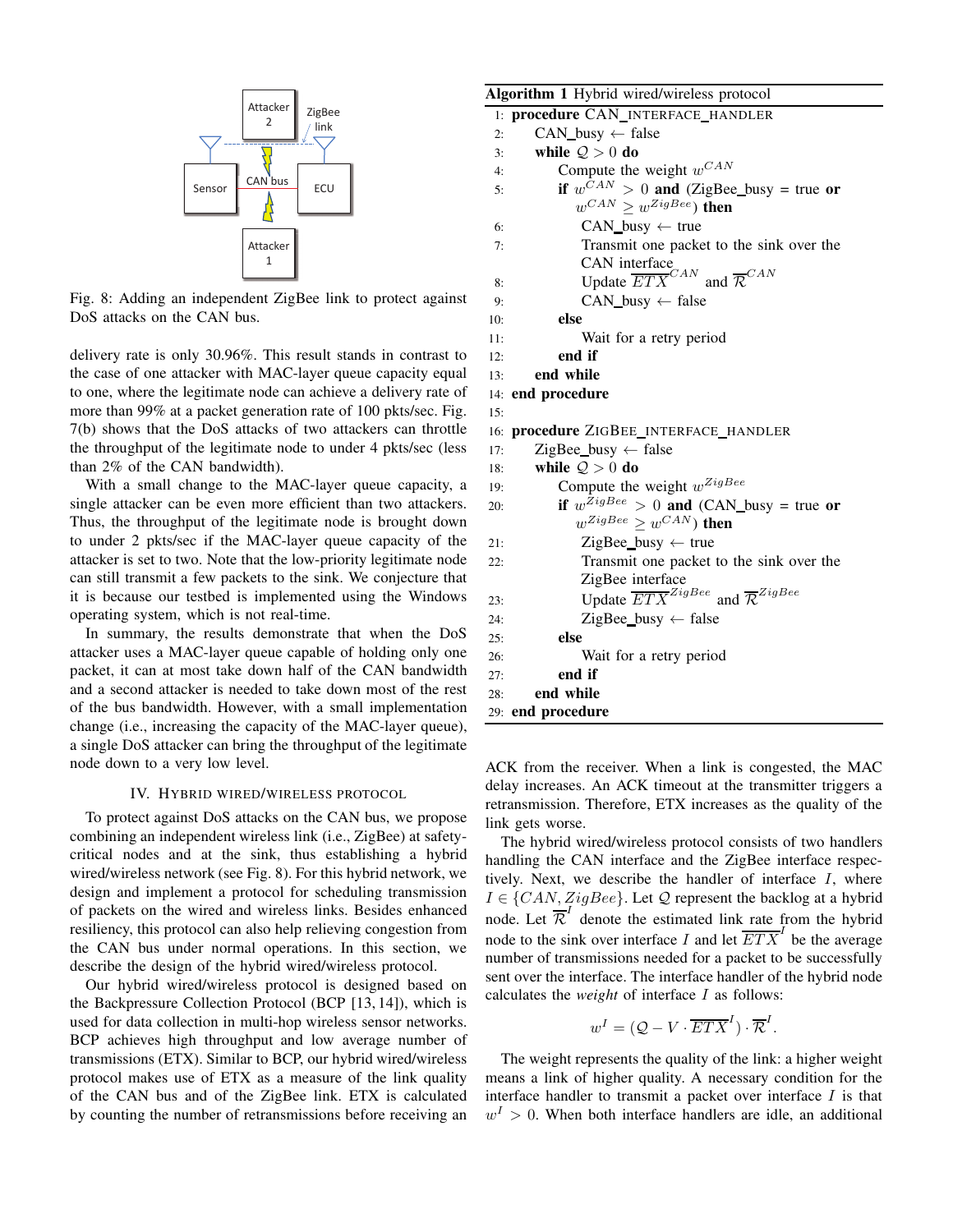condition is that the weight of interface  $I$  is the larger one of the two interfaces. If any of the conditions is not satisfied, then the interface handler waits for the next computation of the weight for that interface. A pseudo-code of the hybrid wired/wireless protocol is given in Algorithm 1.

Based on the weights on the CAN and ZigBee interfaces,  $w^{CAN}$  and  $w^{ZigBee}$ , the hybrid wired/wireless protocol schedules packet transmissions in the following way:

- 1. When  $w^{CAN} \leq 0$  and  $w^{ZigBee} > 0$ , the next packet is transmitted on the ZigBee link;
- 2. When  $w^{CAN} > 0$  and  $w^{ZigBee} \leq 0$ , the next packet is transmitted on the CAN link;
- 3. When  $w^{CAN} \leq 0$  and  $w^{ZigBee} \leq 0$ , the next packet is not transmitted;
- 4. When  $w^{CAN} > 0$  and  $w^{ZigBee} > 0$ , whether the next packet will be transmitted on the CAN interface or the ZigBee interface depends on whether the CAN/ZigBee interface handlers are busy transmitting packets. If both interface handlers are idle, the next packet is scheduled on the link with the larger weight. If one of the interface handlers is busy, the next packet is transmitted on the interface which is idle.

## V. PERFORMANCE EVALUATION

In this section, we evaluate the performance of the hybrid wired/wireless protocol under a DoS attack launched by two attackers with MAC-layer queue capacity equal to one. In addition, we provide experimental results of the hybrid wired/wireless protocol under wireless jamming attacks.

### *A. DoS attack with two attackers*

In the hybrid testbed, as shown in Fig. 4, we use the VN1610 CAN interface as the CAN transceiver and the TelosB mote as the ZigBee transceiver.

The setup of the DoS attack on the hybrid wired/wireless protocol is shown in Fig. 8. Similar to the demonstration in Section III, each of the attackers generates high-priority messages at the rate of 150 pkts/sec. For comparison, we refer to the *native CAN protocol* as the transmission scheme in which the legitimate node periodically generates data packets and transfers them to the CAN transceiver.

Fig. 9 shows the average delay of packets generated by the legitimate node under the native CAN protocol and the hybrid wired/wireless protocol. We can see that the average delay of the native CAN protocol under a two-node DoS attack reaches high values exceeding 1000 ms (e.g., 1122 ms at a packet generation rate of 5 pkts/sec). As explained in Section III, the two high-priority attackers take turns on transmitting messages on the CAN bus. The low-priority legitimate node is almost starved and must wait for a long time between each successful transmission. This result indicates that a two-node DoS attack dramatically increases the MAC delay of the legitimate node.

On the other hand, under a DoS attack launched by two highpriority attackers, the hybrid wired/wireless protocol measures a high ETX on the CAN link and schedules packet transmissions



Fig. 9: Average delay of the native CAN protocol and the hybrid wired/wireless protocol under a two-node DoS attack (with the MAC-layer queue capacity equal to one) at the attacking rate of 300 pkts/sec. The two-node DoS attack causes a large MAC delay for the legitimate node.



(a) Delivery rate of the legitimate node versus its packet generation rate.

(b) Throughput of the legitimate node versus its packet generation rate.

Fig. 10: Performance of the hybrid wired/wireless protocol with two attackers (with the MAC-layer queue capacity equal to one) attacking at a total rate of 300 pkts/sec. The hybrid wired/wireless protocol measures a high ETX on the CAN link and schedules packet transmissions on the ZigBee link. Thus it achieves higher delivery rate and throughput than the native CAN protocol.

on the ZigBee link instead. Therefore, the hybrid wired/wireless protocol achieves higher packet delivery rate and higher throughput than the CAN protocol, as shown in Fig. 10(a) and 10(b). More specifically, the hybrid wired/wireless protocol achieves a throughput of 19.47 pkts/sec at a rate of 20 pkts/sec, more than four times of that of the native CAN protocol. These results demonstrate that the wired/wireless protocol can protect the CAN bus against DoS attacks.

#### *B. Wireless jamming*

In the wireless jamming tests, a wireless jammer performs protocol-compliant jamming attacks on the ZigBee link. The jammer periodically generates packets and broadcasts them on the ZigBee link. In our tests, the attacking rate of the wireless jammer is 100 pkts/sec. We compare the hybrid wired/wireless